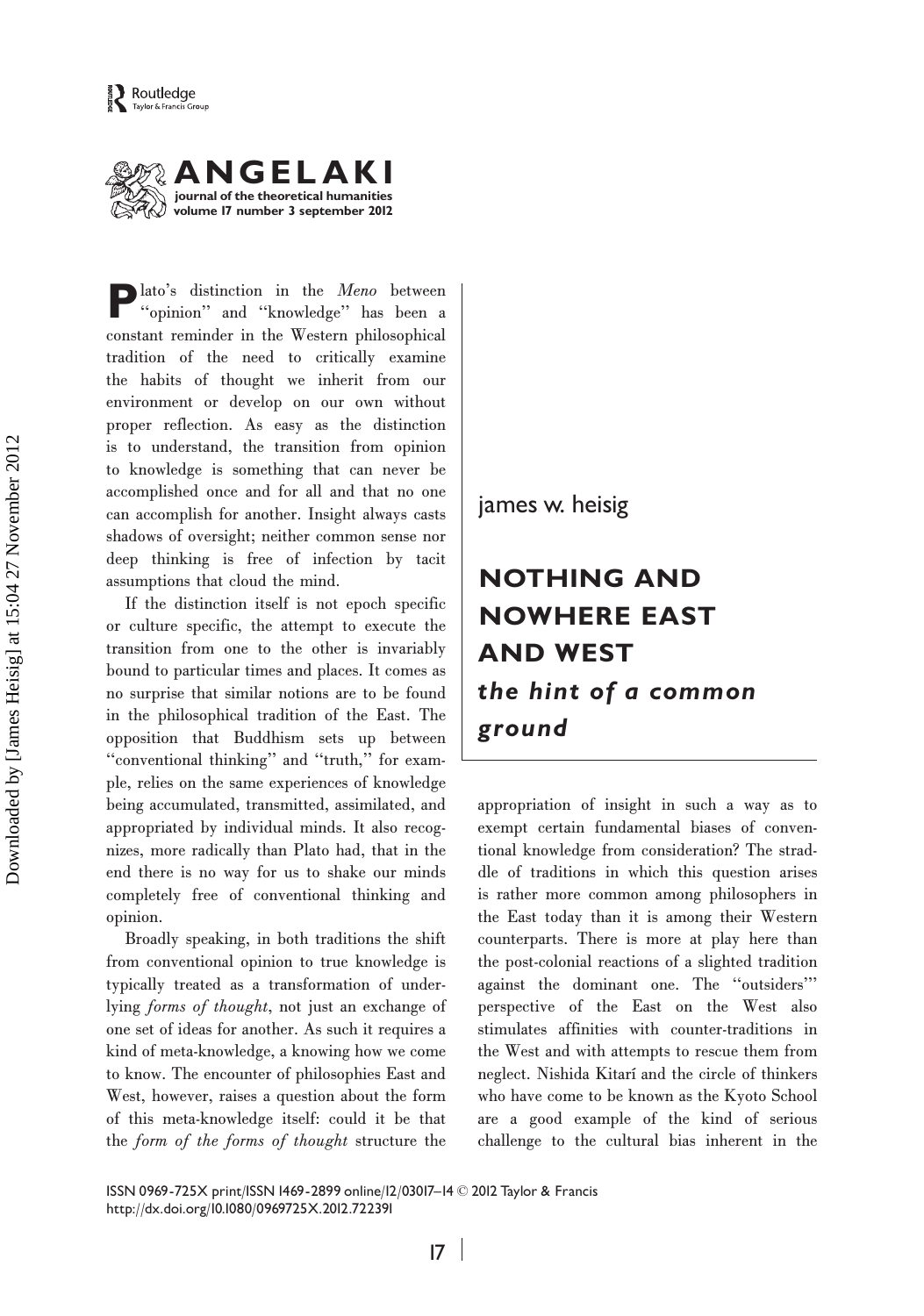form of the forms of Western philosophy. This challenge crystallizes in the notions of nothing and nowhere.

#### from causation to location

Nothing comes from nothing. This belief, though impossible to prove, lies at the heart of the Western philosophical tradition. Western philosophy began with distilling questions about the natural world from the reigning mythologies of the Greek world, but in doing so it maintained a fundamental orientation to etiology. The guiding question ''Where do things come from?'' was already there at the roots; philosophy's revolution was to reject the traditional answers about the generative powers of the gods. By the time Aristotle has completed his review of his philosophical predecessors, ''cause and effect'' had become an abstract logical pattern of explanation. This pattern allows for the identification of individuals – a-toms, things that are ''not dual'' – and their underlying ''substances'' as a basis for clarifying causes as things and effects as other things. This division of reality is so tight that even if everything said to be a cause is also the effect of something else, there is nothing in the world exempt from the pattern, nothing that is the effect of its own cause.

This pattern carries over from the world of nature to the human mind as a substance with individuality capable of becoming a cause for effects on the world, both on the substantial world of matter and on the unsubstantial world of ideas. This pattern came full circle with Kant's elevation of cause and effect to the level of an innate structure of thinking. The individuation of the things of the world and the atomization of the person were fixed not in reality but in the way the lens of the mind was ground so as to be incapable of thinking otherwise. Not even the skepticism of Hume about the ''reality'' of the connection between causes and effects could undo this pattern. Even if our idea that the best way to explain what makes things individual things is to show how they come from other things turns out to be a fiction forced on us by the attempt to make sense of memory about the passage of time, the basic question ''Where do things come

from?'' passes by unchallenged. Or again, even if the idea of substances is substituted with the idea of a process defining the individual as a distinct combination of vectors on a field of force – as is the case, for instance, in Whitehead – the heuristic remains. The emergence of experimental methods in the natural sciences, of course, fits into this same model of giving the primacy of explanation to cause, thus reinforcing the primacy that it already had in philosophy. When all is said and done, Western philosophy, by and large, wants to know where things come from, what the conditions are for individual things to hold together and not fall apart, and whether this coherence and integrity exist only in the mind or reflect reality as such.

This same pattern of thought is reflected linguistically in the sanctification of propositional logic in the form of Subject-copulative-Predicate. It is hardly mere coincidence that the grammatical subject and the ontological subject share the same word in Western languages. The subject is the causal ''lord'' of the sentence, so that every proposition given in a passive tense can be restated in the active tense. Thus, nothing is selfcaused in the world. The causes may be unknown, but the assumption is that someday they may be. In a word, the conventional wisdom of Western thinking is that nothing comes from nothing.

Countering this conventional wisdom is a strain of spiritual or religious wisdom, reaching back to antiquity, that sees another world liberated from causality. This world is exempt from the effects of time, interrelation, and change. It is, as Hegel taught us to put it, ''absolute,'' absolved of the demands of time and space. The final mystery, the highest reality is a causeless cause, an unmoved mover, a divine realm. In other words, dualistic thinking is rooted in the spiritual insight that everything comes from nothing.

In East Asia, the dominant pattern of thinking that governs the framing of relationships between the conventional and the spiritual, and also assigns the esoteric tradition its proper role, is different. Obviously, the modes of thought that rule scientific inquiry, technology, manufacturing, economics, and to a large extent international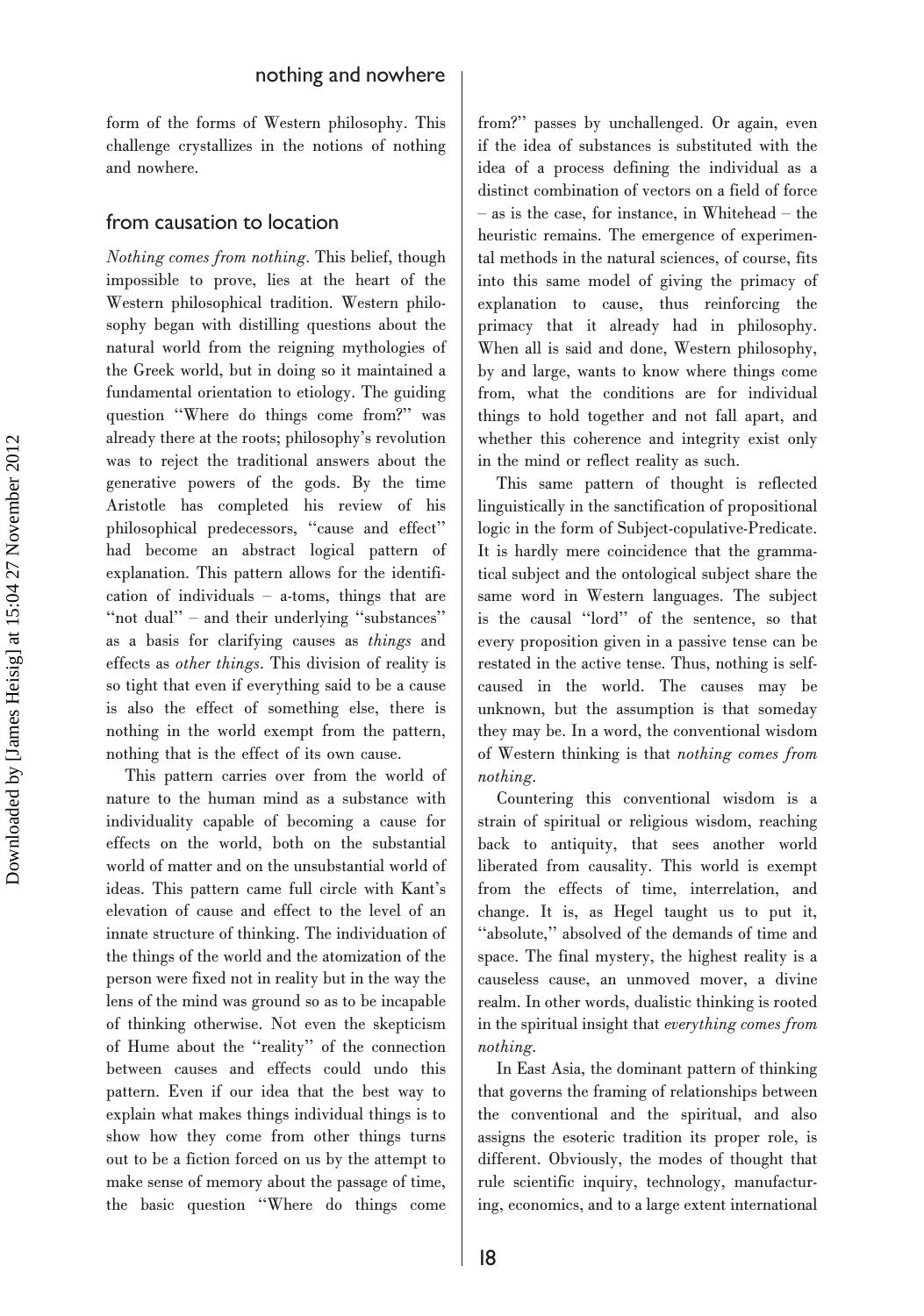relations, in the West are no different from those of the West. There the sanctity of causeand-effect thinking is upheld with no less confidence and enforced with no less rigidity. But when it comes to the dominant ''philosophy,'' there is a fracture that is more marked and more a part of ordinary life than the esoteric fractures of the West. This break shows up in a variety of forms, conscious and unconscious, liberal and conservative – everything from debates on overcoming modernity to reactions against the pressures to conform to Western culture, to outright nationalism.

Despite the circulation of Western critiques against East–West thinking as anachronistic, the dominant mode of thought in a country such as Japan recognizes that the differences are far more primary than the arguments against them. The mode of thinking one needs in order to function in the culture and language of Japan – and, it is my impression, in those of its closest neighbors – is not ''Where do things come from?'' but ''Where are things located?'' It is not the question of the whence, which seeks to explain the present as the repository of past causes, that is dominant but rather the question of the where, which seeks the conditioned context within which things ''take place,'' the landscape that allows for meaning and meaninglessness, harmony and disharmony, intimacy and isolation. Cause and effect are not denied, they are only denied primacy.

This pattern of thinking is reflected in the structure of the Japanese language, which gives precedence to the environment of discourse over the copulating of subjects and predicates. Even clear statements of cause and effect, in order to make full sense, need to adjust to this mode of thought. The truth or falsehood of a proposition is known less through the parsing of propositions into its logical components than in the awareness of the placement or displacement of elements within their native context. Rather than a concern with the conditions for the possibility of separating causes from effects, the chief epistemological concern of philosophy becomes locating the wider context within which narrower contexts are located, much the same as the map of a town is located in the map of a province, and that of a

#### heisig

province in the country, and so forth. The conventional wisdom, if we may state it as such, is that nothing takes place nowhere. Instead of the stability of objective being, the concern is with contingent *location*. Nothing can be both true and real without its context. Causality itself is contextual; it, too, takes place, and it is the understanding of that place that makes it ultimately meaningful.

As is the case in the West, the conventional wisdom is offset by a spiritual or religious insight that recognizes the opposite: everything takes place nowhere. Here the final mystery of life is not sought in another world but in the allencompassing context of all contexts, a nothingness at the core of all things.

### nishida's logic of basho

As dramatically different as these two modes of thought appear in their fundamental orientation and their way of balancing conventional and religious dimensions, neither side is entirely without affinities in the other. If the philosophies of the East have had to accommodate models from the West in the process of modernization, philosophies of the West have long been accompanied by traditions that compromise the cause-and-effect mode of thought, sometimes very seriously. And while much of this compromise has been catalogued as ''esoteric'' in the West, the attention it attracts in the East is not detained by the dismissal. On the contrary, it is precisely in this counter-tradition that points of contact have been sought. To rehearse the history of this mode of thought, even in its broadest outlines, is more than the scope of a short essay allows. Instead, I would like to focus on a single thinker who represents a watershed in Eastern philosophy precisely by attempting to maintain the Eastern mode of thought while wrestling with perennial problems of Western philosophy: Nishida Kitarí (1870–1945).

The leading figure in the current of thought known as the Kyoto School, Nishida's project was to construct a bridge across the East–West divide and lay the groundwork for a more inclusive definition of what constitutes ''philosophy.'' Far from seeking to dilute the differences, his aim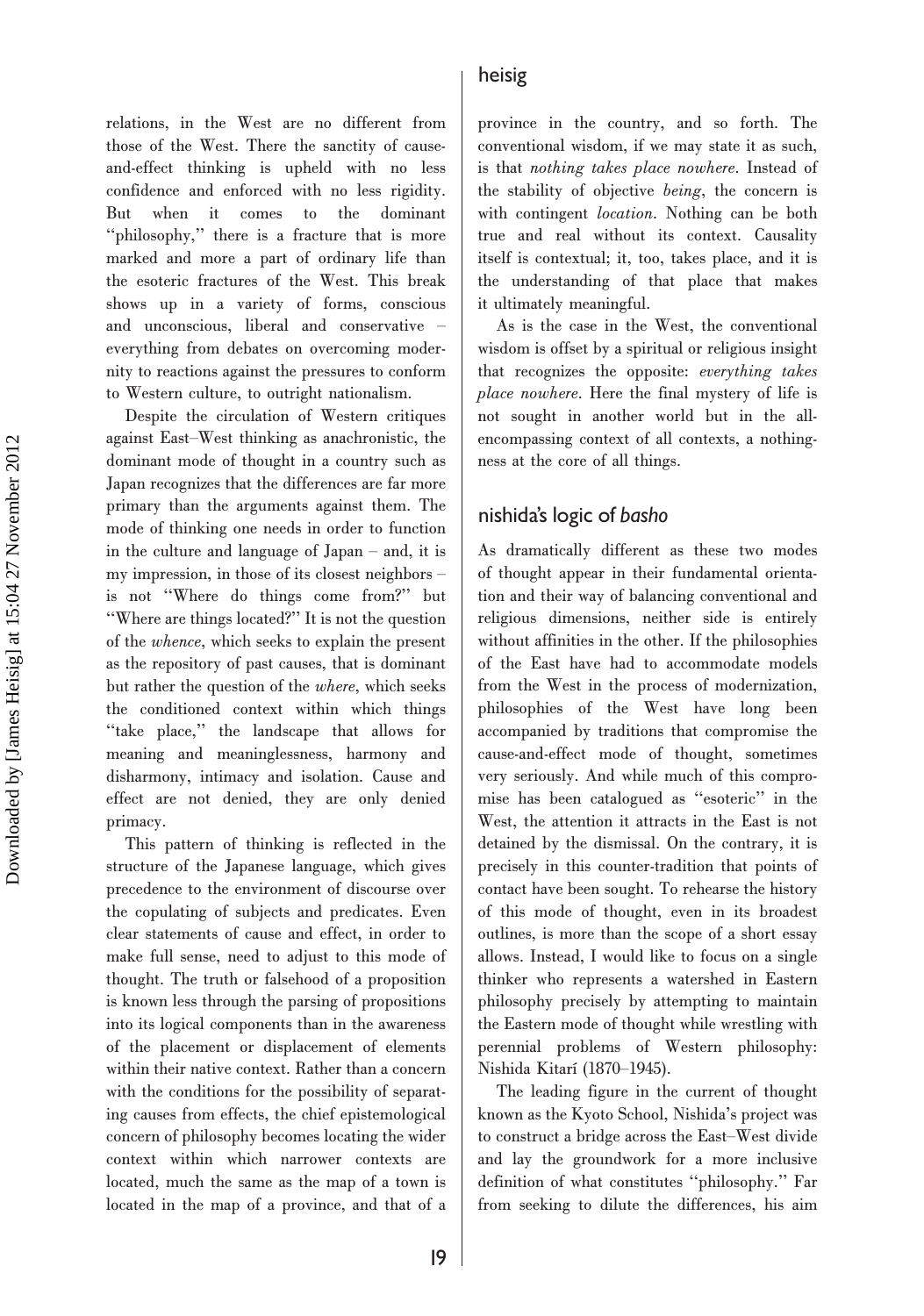was to clarify it, convinced that greater traffic between the two worlds was preferable to the far simpler task of synthesizing the two at a higher level of abstraction removed from the actual reality of different modes of thought:

Must we assume Western logic to be the only logic and the Eastern way of thinking simply a less-developed form of it? [...] Willing as I am to recognize Western logic as a magnificent systematic development, and intent as I am on studying it first as one type of world logic, I wonder if even Western logic is anything more than one special feature of the life of history [...] Things like formal, abstract logic will remain the same everywhere, but concrete logic as the form of concrete knowledge cannot be independent of the specific feature of historical life. (Nishida, Problem 1173–74)

From this standpoint Nishida sought to rephrase the fundamental questions of philosophy by offering what he called a ''systematic account of self-awareness.'' By this he meant more than a particular state of consciousness or consciousness of consciousness. What he sought was nothing less than a vision of reality awakened to its own fundamental unity. In a word, his aim was to raise the Buddhist experience of ''enlightenment'' to the status of a metaphysical principle. A substantial literature on the subject is already available. Here I would like to focus on two pivotal concepts around which his thinking revolves and on which he sought to engage Western thinking: absolute nothingness and basho or place.

In his maiden work of 1911, An Inquiry into the Good, Nishida took a lead from William James to see reality as ''pure experience'' and thus to eliminate the subject–object dichotomy from his starting point. The strategy created a problem for Nishida. On the one hand, he wanted to tackle the epistemological problem of how the conscious mind maintains its unity; on the other, he could not dismiss the ontological problem of an urge or desire in reality itself that moved the mind to its unity. In short, if he was to speak of ''self-awareness'' without turning it into a merely subjective achievement, he had to broaden the notion of consciousness beyond the framework

of the thinking ''I.'' The loosely argued, almost aphoristic style of the work provided Nishida with a question that would occupy him for the rest of his life. In fact, for the next six years he threw himself into neo-Kantian thought in an attempt to understand how conscious selfknowledge is possible, only to emerge at the end to reiterate the need for an impersonal ''will'' or nonobjective, nonsubjective force at the ground of reality. Nishida regarded much of Western philosophy's preoccupation with an absolute divine being as pointing in the same direction, but he was unable to accept the Christian idea of a God creating and ruling the universe from without. The only true absolute divinity, ''God the greatest and final unifier of consciousness,'' would have to be more like the ''nothingness'' that Eastern thought had so long relied on to fulfill the functions that ''being'' had performed in the West since the time of the ancient Greeks (Nishida, Inquiry 161).

Meanwhile, Nishida's students and colleagues had begun to question the distance of his thinking from the realities of history. Somehow, the living individual wrapped up in the epochspecific conditions of the social order and yet faced with moral choices that reach beyond that conditioning seemed to have been left aside in favor of abstract accounts of self-awareness. Nishida resisted the implicit call to engage Marxist thought directly. Instead he tried to see through the questions being raised to a more basic problem: how to locate universal ideas in concrete life, exposing their failures yet preserving their truth. To do so, he would have to relate the absolute of nothingness to the specific judgments that guide the mind through daily life. In other words, self-awareness would have to be seen as a process that begins in relative, rudimentary consciousness and broadens out to encompass the absolute ground of reality. Two novel ideas showed him the way.

First, he suggested that the idea of selfreflection obliges us to invert the basic pattern of the proposition inherited from Aristotle in which a predicate (universal) is contained entirely within the subject (specific individual) to see the sense in which the subject (what exists) is contained within the predicate (where it exists).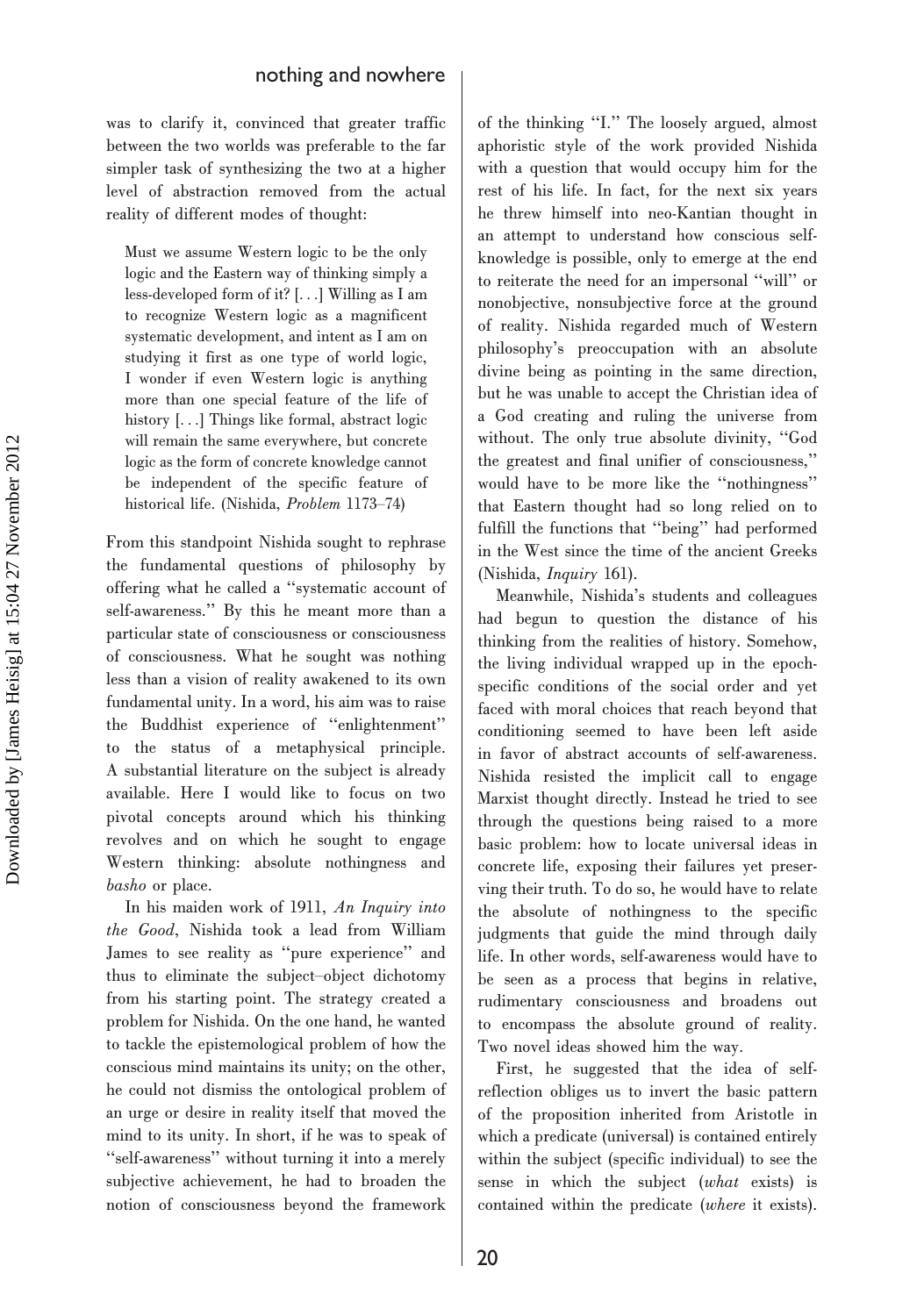This idea of mutual containment led him to break from the idea of assigning abstract predicates to concrete, passive, substantive subjects. Restoring the primacy of the predicate, he argued, could be shown to mirror the structure of self-awareness as such. In the same way that the universal predicate ''individuates'' itself in individuating the concrete subject, the conscious self that reflects on itself constitutes itself as a thinking individual.

The complexities of this strategy aside, the notion of propositional ''containment,'' in which the universal is a container and the particular the contained, led to a second insight: the idea that everything that is, insofar as it is, is located in a place (basho). To understand anything about individual things, those things need to be placed in a limited context that grants them their individuality. And that context, in turn, can only be understood against the broader horizon of a place that contains it. Now in terms of ordinary propositional logic, these ''places'' would be identified as ''universals'' of judgment, which, carried to its limit, might allow one to think of the universal of all universals as ''being'' itself, thus linking the propositional to the ontological. Nishida took a different direction. Since his principle was not with ''being'' but with selfawareness, he needed to account for a process of the unfolding of self-awareness that would, eventually, reach an open, unlimited expanse to enfold ''being'' as well. Only such an ultimate basho, which is not so much an ontological principle like God as a backdrop against which all principles exist and work, could serve as an absolute ground for the individual located in the historical world. Conversely, only knowledge of that ground could satisfy the urge to selfawareness that reality imposes on individual consciousness.

To describe the process, Nishida singles out four principal basho, drawn one about the other like a series of concentric circles. Each basho contains an internal contradiction that gives it its ''identity'' as what Nishida calls ''a self-identity of opposites.'' At the same time, insofar as the basho is limited, this contradiction compels it to break through to a more encompassing basho. The first such circle corresponds to the natural world. It provides the enclosing context for the

#### heisig

world of judgments in which universals and individuals are related to each and coincide to form a unity-in-opposition. But this realm of judgment is incapable of accounting for the thinking that creates the judgments without ending in an infinite regress. Nishida was fond of citing Royce's paradox of drawing a map so perfect that it would include the act of drawing the map, in that very act rendering the map out of date and imperfect. This first ''world'' is thus subsumed into a second, the world of consciousness in which the act of judgment itself is located. In this realm of apperception (as Kant called it), the individual is engaged in the conundrum of self-reflection, that is, the contradiction of selfreflection reflecting on itself like a mirror facing a mirror. This leads to the opening of a third basho, the noumenal world, in which the selfaware individual that knows itself, the ''noumenal self,'' is related to a more encompassing noumenal universal. This intelligible world rotates on an axis of intuitive insight in which the thinking subject is no longer the central operative. Only an awareness of the fact that reality itself is intelligible can locate the contradiction inherent in the noumenal self. In other words, what we know about ourselves as individuals who know things needs to be located somewhere outside of ourselves in reality. Nishida locates it in a fundamental ''will'' to intelligibility, which is not itself a subject of self-awareness but the raw urge of reality itself to be understood.

Contrary to what may seem to be the case, Nishida understood these three basho to enfold one another not in every higher level of abstraction but in ever more concrete form. As one moves from judgment to self-reflection, to the will to intelligibility, one draws closer and closer to life in the concrete. In other words, the most immediate experience of life occurs not in thinking about life, or thinking about thinking about life, but in the driven, volitional character of thinking. But if this will is not located in a particular historical individual, where is it located? What is its basho? Unlike ordinary desires, whose fulfillment or frustration is defined by their object, the will to intelligibility has no proper object. This is what drives us, Nishida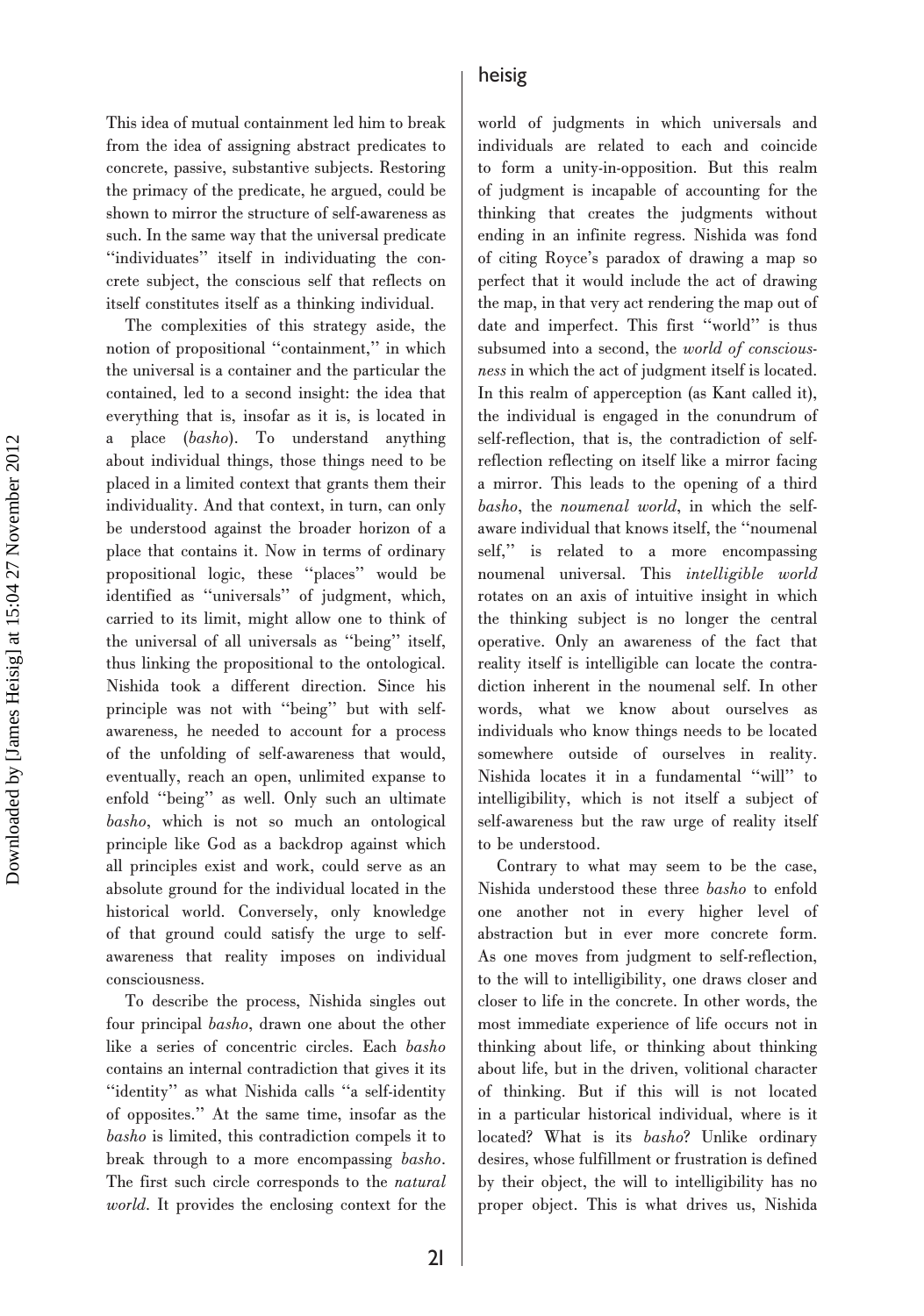says, to a fourth locus – drawn with a dotted line to indicate its finality – to mark the final horizon of the realms of being and knowing and willing: the basho of absolute nothingness, which is defined as ''a self-identity of absolute contradictories'' that is itself located nowhere and in which the self-aware individual self-awareness is a no one.

It is here, as Nishida was to clarify in his late writings, that we may speak in the proper sense of the world of religion. Already in An Inquiry into the Good he had an inkling that religion has to do with recognition of a desire without a proper object, a ''great and unavoidable demand ... a human being's goal and not a means to something else'' (150). Elsewhere, speaking of the concrete world of immediate experience, he arrives early on at the idea that everything takes place nowhere, in nothingness:

To address this world directly is the task of religion, not philosophy. But in a tentative attempt to discuss it from the standpoint of philosophy, I should like to think of it as the world of absolute free will [...] Like our will, which is nothingness while it is being, and being while it is nothingness, this world transcends even the categories of being and nothingness, [...] for here being is born out of nothingness. (Nishida, Intuition 166)

Fully ten years later Nishida made it clear that he needed to include the world of religion in philosophy (Nishida, From Doing 253), although it was not until he had developed his ''logic of basho'' that religion and nothingness became a major feature of his thought. In his final essay he draws on the Western idea of the relationship between human beings and God to characterize this ''unity''-in-''absolute contradiction'' as an ''inverse correspondence'' in which each secures its identity the more it is absolutely distanced from the other. What makes an absolute absolute is not that it is ''cut off'' from all relatives (as the Japanese term suggests); its absoluteness as a self-determining ''will'' has no meaning apart from the proximity-in-distance from it – the inverse correspondence – by which relative beings achieve their identity. When we look at the texts themselves, the influence of what we referred to above as the ''esoteric'' counterpart of mainstream Western philosophy stands out in clear relief. It is to this question that we turn next.

## the mystical quest of divine nothingness

The conventional thinking that sees Western philosophy as evolving in tandem with modern scientific method by and large turns the same skeptical eye on Eastern philosophy as it does on pre-Socratic philosophy, dismissing it as a vestige of an earlier age, an anachronism of some historical interest but out of place in serious philosophical discourse today. With that, an entire intellectual tradition is summarily cast aside, leaving it for popular spiritualities to rummage through for whatever scraps they may find of use. By looking at the kinds of ideas in the history of Western philosophy that Nishida felt affinity with, we get a hint as to why the way to Eastern philosophies of nothingness is impeded by a philosophical tradition that sees ''being'' as the ultimate positive reality and ''nothing'' as merely its privative or negation.

The most obvious road for Western philosophy to approach Eastern nothingness would seem to be the apophatic tradition. The logics of negation we trace to Neoplatonism, the Eastern Church fathers, and Pseudo-Dionysius are focused on the limitations of human reason in order to affirm that which transcends our knowing and to abandon ourselves to a ''cloud of unknowing.'' As a result, the apophatic statements commonly yield to a self-consciously symbolic way of talking, to cataphatic affirmations about the transcendent uttered in full awareness that they are no more than ciphers pointing to an ineffable mystery. Variations on this pattern run throughout the subsequent history of philosophy and theology, right up to the present. And since they are also everywhere to be found in Eastern philosophies and religions, we have a clear point of entry into Eastern nothingness.

These connections, however, are by and large ignored by Nishida, even when his shift from the basho of self-consciousness to the basho of the intelligible world would seem to warrant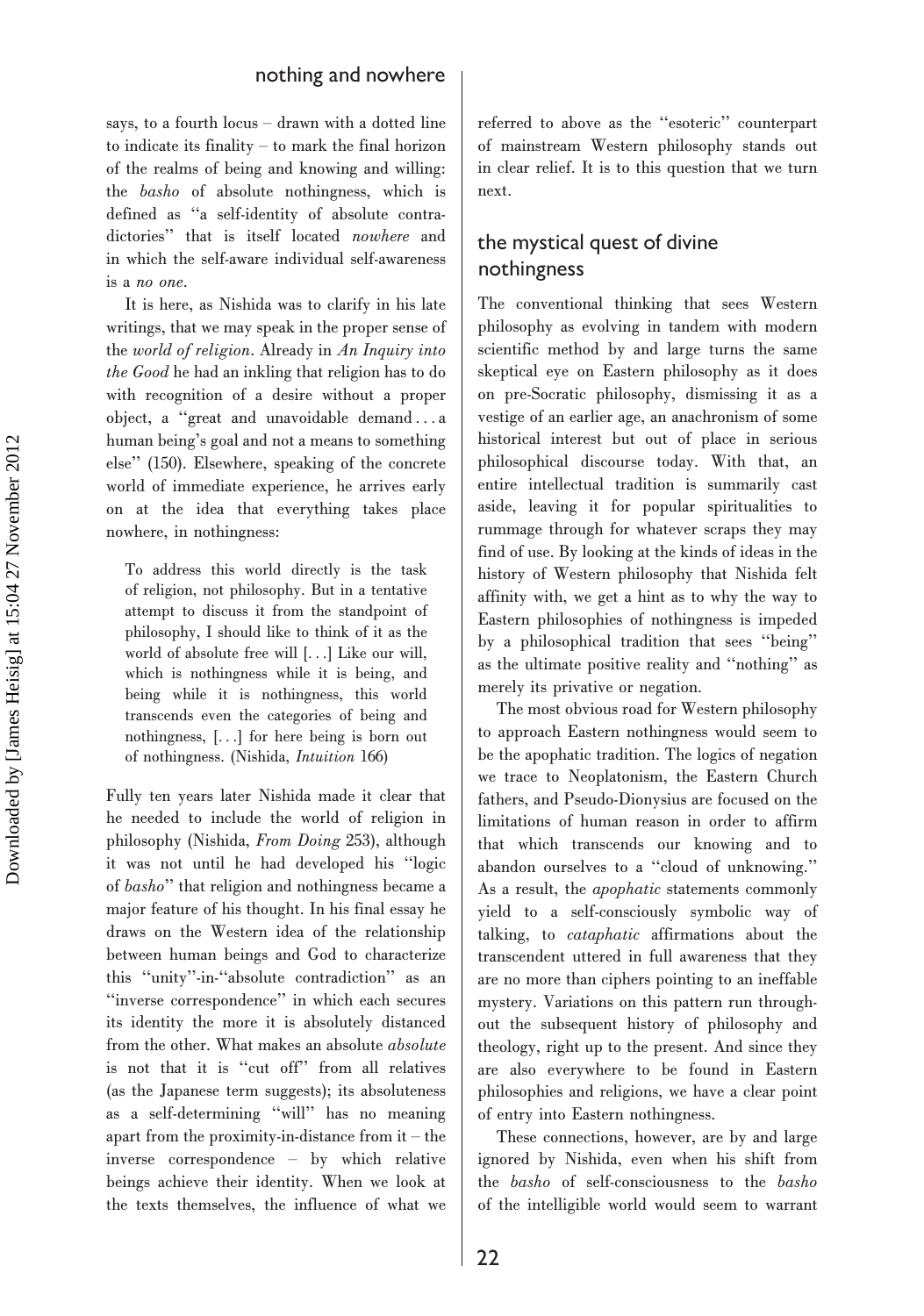an allusion. For Nishida and his tradition of philosophizing, there is no disagreement in principle over the limitations of knowledge or the ultimate mystery of reality. It is rather that the transition from literal to symbolic expression is seen as ancillary to a more fundamental concern: the affirmation of ultimate reality itself as nothingness. True, talk of an absolute God transcending the categories of being and nonbeing is to be found scattered throughout the apophatic tradition. But a nothingness that tilts away from nonbeing as a simple negation of being was lacking, or in any case too undeveloped to merit associating with the divine.<sup>1</sup> What attracted Nishida to Eckhart, Cusanus, and Boehme was their intuition, or at least suspicion, of just such a divine nothingness at the ground – or rather, the bottomless non-ground – of all things. Indeed, he was annoyed at how contemporary historians of philosophy in Europe had all but expunged this ''mystical'' tradition from the picture.<sup>2</sup>

Nishida never drew any particular attention to how the concept of nothingness and its relation to self-awareness differs among the three, or, for that matter, to variations within the ''mystical'' tradition as such. This leaves us to guess as best we can what it was that attracted him.

For Boehme, the ''nothing'' that is attributed to the deity is sometimes a mere negation – as when he says that God is born of nothing – and at other times approaches a nothingness beyond being and nonbeing, as when he likens the deity to the oneness of the globe of the heavens. The embodied mind of the human being, in contrast, is by its very nature and operation a compound of opposites, as symbolized by the suggestion that had Adam not been awakened by the creation of Eve he would have remained forever asleep and unconscious of the ''divine dwelling place'' of the soul within (Boehme, Aurora 3: 17, 26, 42; 11: 115;  $Way$  5: 17–19). The human spirit and its inner locus are a divine gift, an ens, and yet if it can abandon reason and the soul's dark centrum of desires, it can purify its will into a desire without an object, a pure desire for nothing – not only in the sense of ''no thing'' but also of a liberation from the dichotomy between the will and the willed that is the essence of being.

#### heisig

Here nothing is transformed from a pronoun into a noun with a positive meaning, a kind of ''everything without any place.'' Acting from this no place, is to act without a will of one's own, to resign oneself to pure desire, which elsewhere Boehme defines as God (Forty 1: 21). Note the play between the negative, pronominal ''nothing'' and the positive, nominal nothing:

For as soon as you grasp something in your desire, and allow it into yourself and take it as a possession, the something is a thing with you, and works with you in your will [...] If you take nothing into your desire, you are free from all things[;] you are a nothing to all things as all things are a nothing to you.  $(Way 6: 9)^3$ 

And when I further say, ''He who finds love finds nothing and everything,'' this is also true, for he finds a supernatural, supersensual abyss that has no place as its dwelling and finds nothing that can be compared to it. Therefore one compares it with nothing because it is deeper than everything [...] When I finally say, ''He finds everything who thus finds it,'' this is also true [...] If you find it you will come into the ground out of which all things proceed and in which they stand[.]

The student said, ''Where is that place where man does not dwell in himself?'' The master said, ''That is the resigned soul brought to the ground [...] For insofar as the self-will is dead to itself, it takes for itself the place where earlier the self-will sat. There is now nothing there, and where nothing is, God's love works alone [...] Its office is to press ceaselessly into the something, and when it finds a place in the something that stands silent, it takes it and rejoices in it with its fire-flaming love more than the sun in the world. Its office is to ignite fire ceaselessly in the something and burn the something and moreover immolate itself with it.'' (Ibid. 9: 27, 29, 32)

Now if these few passages from Boehme's writings overlap with Nishida's ideas of a selfawareness acting without an acting self in a basho of nothingness, the connections are exhausted in a handful of references in An Inquiry into the Good and a single mention of the Ungrund (Art 159). Nowhere is Boehme cited as more than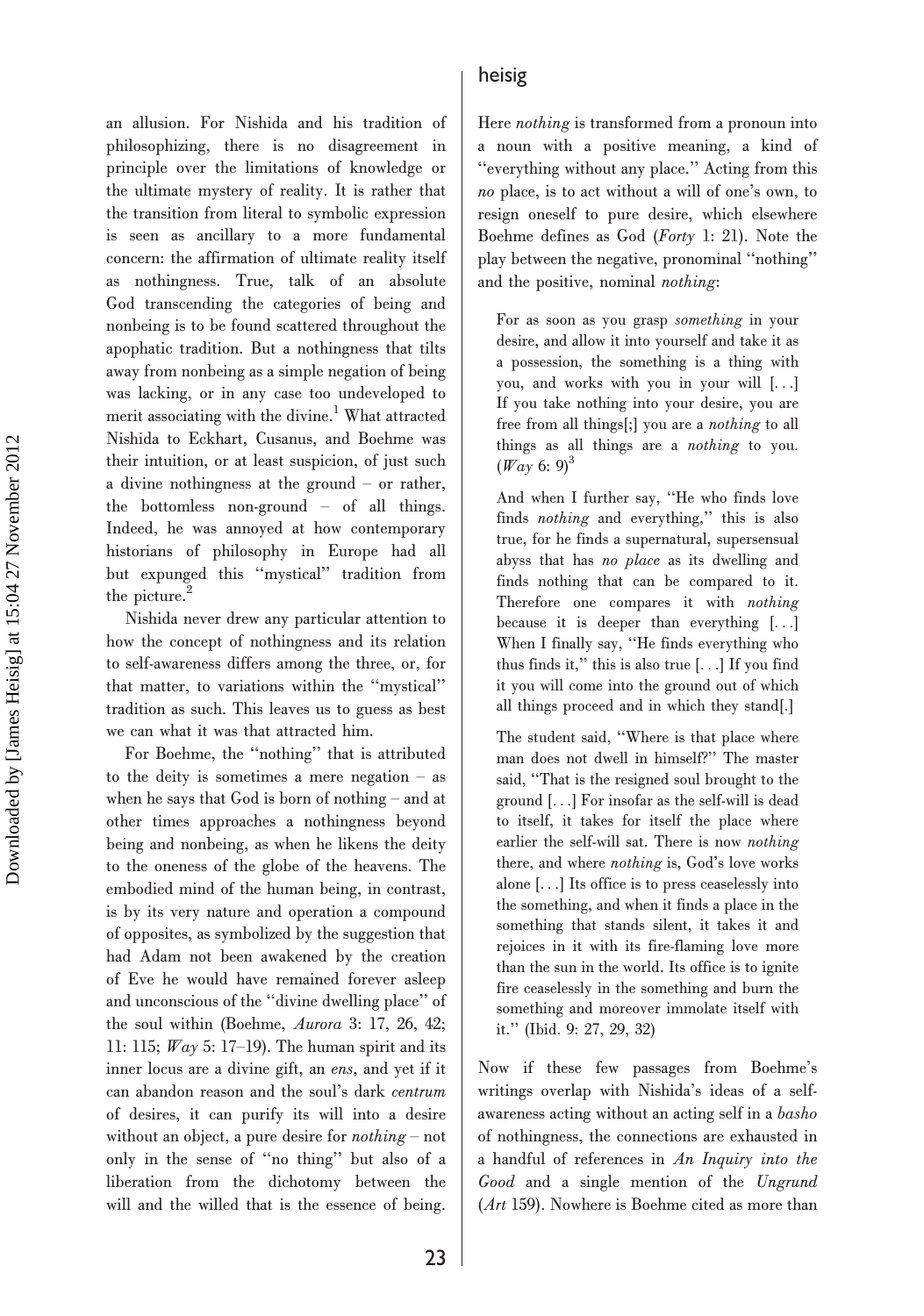a bon mot. The smattering of remarks in Nishida's neo-Kantian essays from 1913 to 1917 and his final essay do not add anything new. That said, Boehme is cited more than Eckhart and Cusanus combined, which makes it a little surprising that no scholar of Nishida's ideas has pursued the matter.

Eckhart proved the more challenging. His foundational idea of a common Grunt at which pure Gottheit, stripped naked of all imagery and reasoned ideas of God, is indistinguishable from the soul, stripped naked of all ego and individuality desire, must have appealed to Nishida. For Eckhart the Grunt was a no place, a bottomless Ungrund, an inner desert with no landmarks by which to orient oneself to anyone or anything. There insight could at last disengage itself from the world of being and observe, as if in a fleeting spark of light, the birth of the image of God. Eckhart does not hesitate to affirm this Gottheit as a nothingness, and to do so in terms so positive that it can support his idea of a selfabandonment that includes a renunciation of images and ideas of the God of being:

Before there was being, God was working [...] Dull-witted masters say God is a pure being. He is as far above being as the highest angel is above a gnat. It would be as wrong for me to call God a being as if I were to call the sun pale or black [...] God is neither being nor goodness. (Eckhart, Q 9)

Suppose I say ''God is a being'' – it is not true. He is a being beyond being and a nothingness beyond being [...] If you then understanding anything of him, he is nothing of the sort. (Q 83)

Mark my words: only above all this [pure power of the intellect] does the soul grasp the pure absolutio of free being without a where, a beingness deprived of all being and beingness. There she grasps God pure from the Grunt where he is beyond all being. (Q 67)

For goodness and justice are clothing in which he is dressed. Therefore, strip God of everything he is dressed in, and catch him stark in his dressing room where he is exposed and stripped down to himself. (Q 40)

God and Godhead are as different as heaven and earth [...] God becomes and unbecomes ... God becomes where all things speak of God [...] When I come to the Grunt, the bottom, the river, the source of the Godhead, no one asks me where I come from or where I have been. No one misses me. There God unbecomes. (Pf 56)

A highest and most extreme thing one can let go of is to let go of God for the sake of God [...] If my eye is to see color, it must be rid of all color. When I see a blue or white color, the seeing of my eye is the same as what is seen with the eye. The eye in which I see God is the same eye in which God sees me. (Q 12)

If I were not, neither would ''God'' be. I am the cause of God being ''God.'' (Q 52)

If one turns away from oneself and from all created things, to that extent one is united and blessed in that tiny spark in the soul that neither time nor place have ever touched. This spark contradicts all things and wants nothing so much as God naked, as he is in himself [...] in that simple Grunt, in the silent desert into which distinction has never peered. (Q 48)

The same knowing in which God knows himself is one and the same as the knowing of every detached spirit [...] The soul pushes ahead to the Grunt, seeking further and grasps God in his oneness and in his solitariness; she grasps God in his desert and in his own Grunt. (Q 10)

Although Nishida was immediately drawn to Eckhart's Grunt, direct references are all but absent after An Inquiry into the Good. If anything, he seems to have distanced himself from Eckhart for reasons that are not altogether clear. In what may be his final direct reference to God as an absolute nothingness (an idea first expressed in his maiden work, Intuition 81), he disassociates it from any idea of an ''underlying ground.'' And in his final essay, in an obvious allusion to Eckhart, he distinguishes his idea of God from the idea of a Gottheit because the latter seems to lack ''complete self-negation'' (Nishida, ''Logic'' 24–25). It was left to his second-generation disciples Nishitani Keiji and particularly Nishitani's student Ueda Shizuteru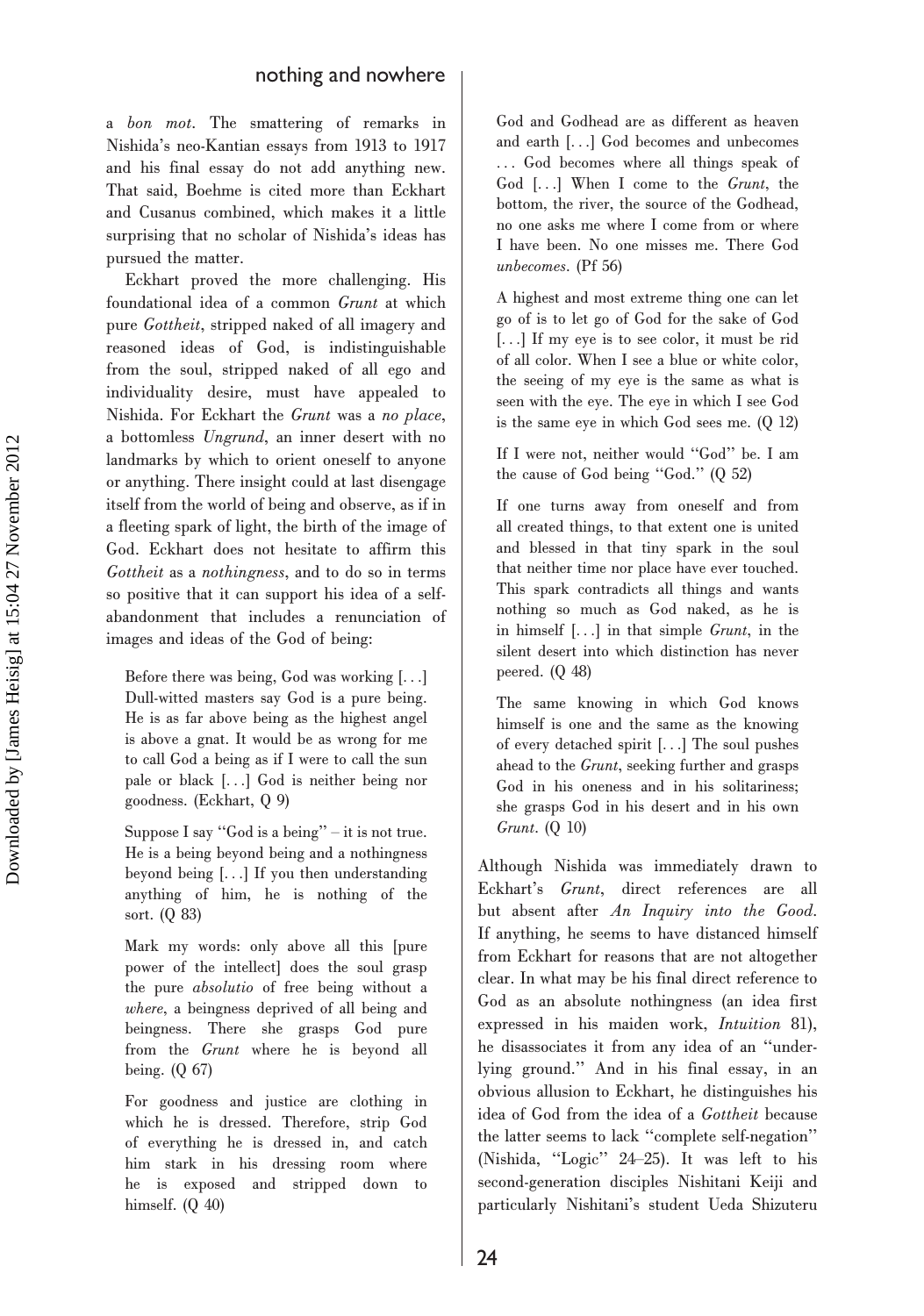to restore the connections that Nishida had cut rather abruptly. Still, a number of coincidences of words and phrasing in the passages elected remain to be sounded for deeper affinities.<sup>4</sup>

When we come to Nicolas of Cusa, once again we are not sure what Nishida read or how systematically. At least we have a clearer idea of precisely what attracted Nishida. After a number of passing allusions in An Inquiry into the Good, Nishida makes Cusanus the center of a brief lecture on the idea of coincidentia oppositorum delivered in 1919. In it he clearly assumes that Cusanus belongs to the ''mystical'' tradition with its systematic negation of the attributes of God. Further, he finds a tentative affirmation that God is not just not being and not nothing, and that God's infinity is not just a negation of finitude. Rather, ''God's essence is, logically, a unity of contradictories, a unity of incompatibles'' (Nishida, 'Coincidence' 81–82).<sup>5</sup> The remainder of the lecture, however, focuses on the nature of judgment, concluding that the medieval via negativa is an expression of the ''foundation of all human activity.'' It is not until twenty-five years later that Nishida returns to Cusanus to claim that his idea of God is a union of the opposites of ''absolute being and absolute nothingness.'' But in the same breath he accuses Cusanus of being under the spell of the Aristotelian subject that could not avoid a kind of ''mystical tinge'' that keeps negation from extending to reality itself (Nishida, ''Towards'' 40). Nishida's point is that even if a logic of basho is needed to understand Cusanus, one does not find in him an account of the objective world whose absolute is nothingness.

In his final essay Nishida makes mention four times of a metaphor that scholars have assumed comes from Cusanus.<sup>6</sup> Each time he is speaking of the ''absolute present'' of which each act of consciousness is a kind of ''world'' within the general ''self-determination'' of the world in which the world shapes itself by reflecting the individual and the individual shapes itself by reflecting the world. The image he cites of this relationship between the individual and the world is that of an ''infinite circle whose circumference is nowhere and whose center is everywhere'' (Nishida, ''Logic'' 6, 25, 88, 94). To be sure,

one can find something similar in Cusanus, but Nishida would have read enough of the Docta ignorantia to know that there are major differences. Cusanus sees the existence of God as the ultimate reality and as requisite for the existence of the world. While he regards negations concerning God as truer than affirmations, at no time does he associate God with nothingness. For Cusanus the existence of God as a supreme being was never questioned. At the same time, his use of the coincidentia oppositorum, which he clearly took from Eckhart, entailed seeing every particular thing in the world as a reflection of the whole (an idea that may have influenced Leibniz). From this Cusanus drew his metaphor of God as the infinite circle whose center is everywhere and circumference nowhere. The earth is not self-enclosed and perfect for him, and its moving force (the machina mundi) lies only in God. Thus, Nishida's view of God as a basho of absolute nothingness breaks with Cusanus over the latter's insistence on God's ''being'' as the center and circumference of the world. The only point at which the finite, multiplicity of the universe and the unity of God could come together is in a union of the opposites of creator and creature – namely, in the human person of Christ.

If there is good reason, therefore, to distinguish the fundamental orientation of Cusanus's metaphor of God as infinite circle from Nishida's idea of God as the infinite sphere of absolute nothingness, Cusanus does lean towards an affirmation of God as nowhere, no one, and nothing similar to what we find in Eckhart. We see this in a positive reading of Dionysius' remark that God is omnia, et nihil omnium, ''all things yet nothing of all that is'' (De docta ignorantia 1.XVI).

The original source of Cusanus's metaphor of God as a circle turns out to be closer to Nishida's idea of God as the absolute present manifest in each individual than it is to Cusanus's rather more conventional theology. It is to be found in a pseudo-Hermetic text, the Liber viginti quattuor philosophorum, a seventeenth-century redaction of a work dating from around the end of the twelfth century, which in turn seems to have been compiled from a longer Greek text subsequently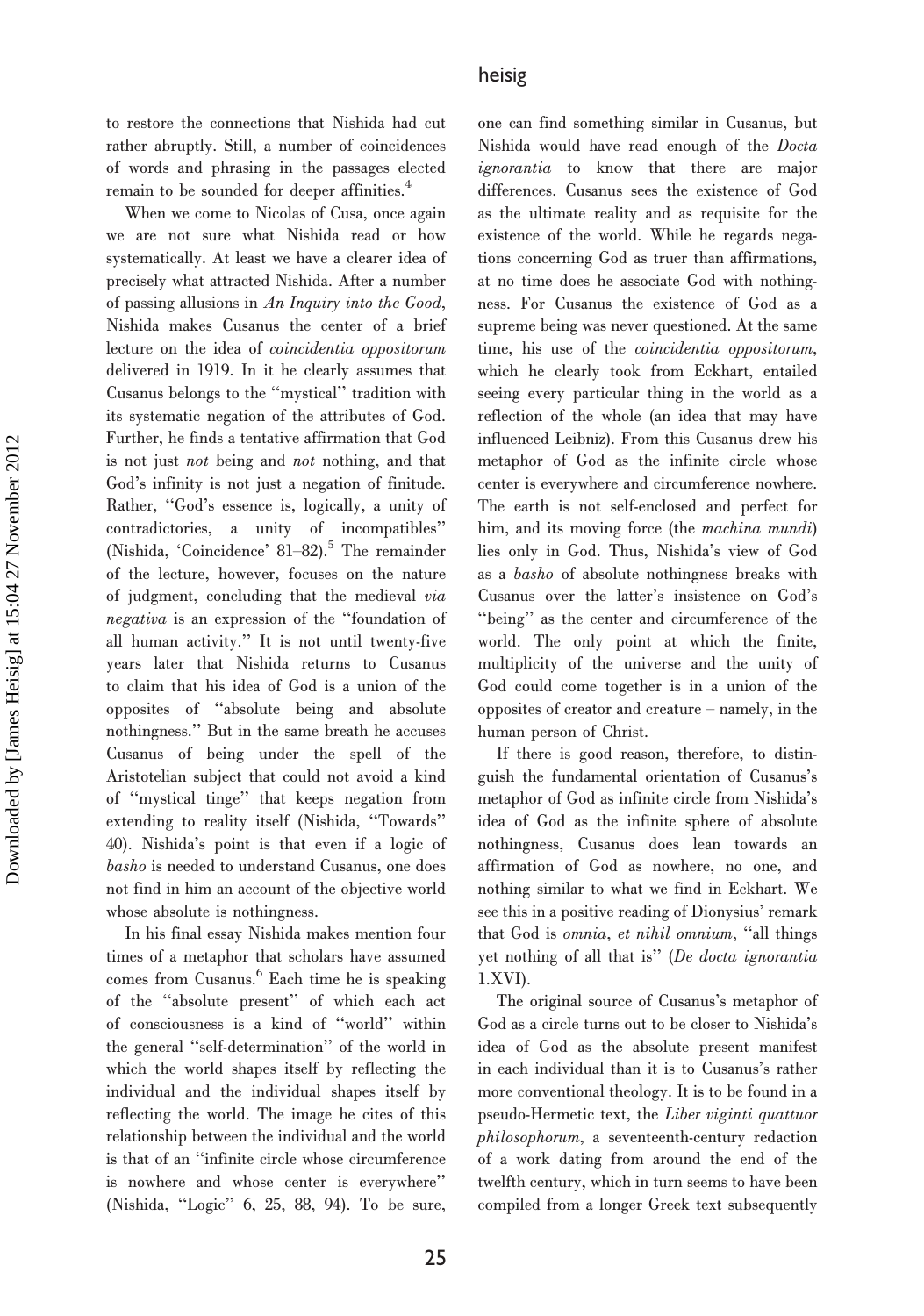translated into Arabic.<sup>7</sup> Uncertainties over its authorship and historical connections to the Hermetic tradition did not deter medieval theologians from treating it seriously. Indeed, for several centuries the work was held in high esteem by Eckhart (who gave it its present name) and Cusanus, as well as by thinkers as different as Alain de Lille (1125–1202), Bonaventure (1221–74), Giordano Bruno (1548–1600), and Blaise Pascal (1623–62).

The book is framed as a gathering of twentyfour reputed philosophers, each of whom is asked to answer the question: What is God? None of the answers cites scripture or makes any reference to Christian faith, which raises doubts of its Gnostic authorship. The first three responses all present God as a union of opposites:

- (I) Deus est monas monadem gignens, in se unum reflectens suum ardorem. God is unity giving birth to unity, reflecting a single flaming brightness in himself.
- (II) Deus est sphaera infinita cuius centrum est ubique, circumferentia nusquam. God is an infinite sphere whose center is everywhere and whose circumference is nowhere.
- (III) Deus est totus in quolibet sui. God is complete in every part of himself.

As the 1245 commentary of Thomas of York (d. 1258) suggests, the second statement can be read as an explanation of the qualities expressed in the first, namely that God casts himself everywhere like a burning light but remains a simple unity in himself (or perhaps more faithfully, itself). This is not a mere spatial metaphor but needs to be understood temporally as well. To this the third adds the element we saw to be central in Cusanus: the presence of God in everything caused by God. If the metaphors are spatial and temporal, what the metaphors point to has nothing to do with space and time. They indicate that God is intelligible – but inexhaustibly intelligible. In other words, the "nowhere and never" are not just apophatic negations but positive affirmations of an ''eternal present everywhere,'' of which there is always more to be seen and understood. The next step, the affirmation of God as nothingness that we find hinted at in Eckhart, is missing.8

### a neglected heritage

Nishida's use of the metaphor of the infinite sphere is used not only to think of God in terms of a universal, all-encompassing basho of absolute nothingness but also to rethink the reality of each individual in the historical world as a moment of the ''eternal present'' in time, a point at which all of reality converges to make possible in being the infinity of possibilities contained in that absolute nothingness. In his words, if everything that is made in the world of being is at the same time involved in making everything else (what Buddhism refers to as the co-dependent generation of all things), this can only ''take place'' in such an acausal, atemporal, nowhere, a place that is not a place so that it can be a place for all places, at a time that is not a time so that it can be a time for all time  $-$  in a word, an ultimate time and place for causality.

The difficulty of fitting Nishida's overlapping conceptions of God and the fully self-aware historical individual into the Western philosophical tradition should be obvious. Not even the familiar forms of pantheism and panentheism will quite do, given the precedence these assign to causality over place and being over nothingness. By far the better solution is to broaden the philosophical tradition by disqualifying it as ''Western.'' That said, the integration of Eastern philosophies like that of Nishida need not be seen as a mere appendage, any more than Nishida considered his use of Western philosophies a mere patchwork on Eastern ways of thinking. If it is true that the kinds of esoteric and mystical traditions referred to in the foregoing are woven of the same stuff as mainstream traditions, but in different patterns, the ideas spun on Nishida's loom may yet prove a better fit than we realize if we widen our scope of the Western intellectual tradition to include ideas that did not occur to Nishida himself. I have already hinted that Eckhart's thought holds out more promise than Nishida gave it credit for. I would like to conclude with another possible confluence.

From the late sixteenth century in Europe we see a sudden flourishing of Latin treatises and debates about Nihil that seem to have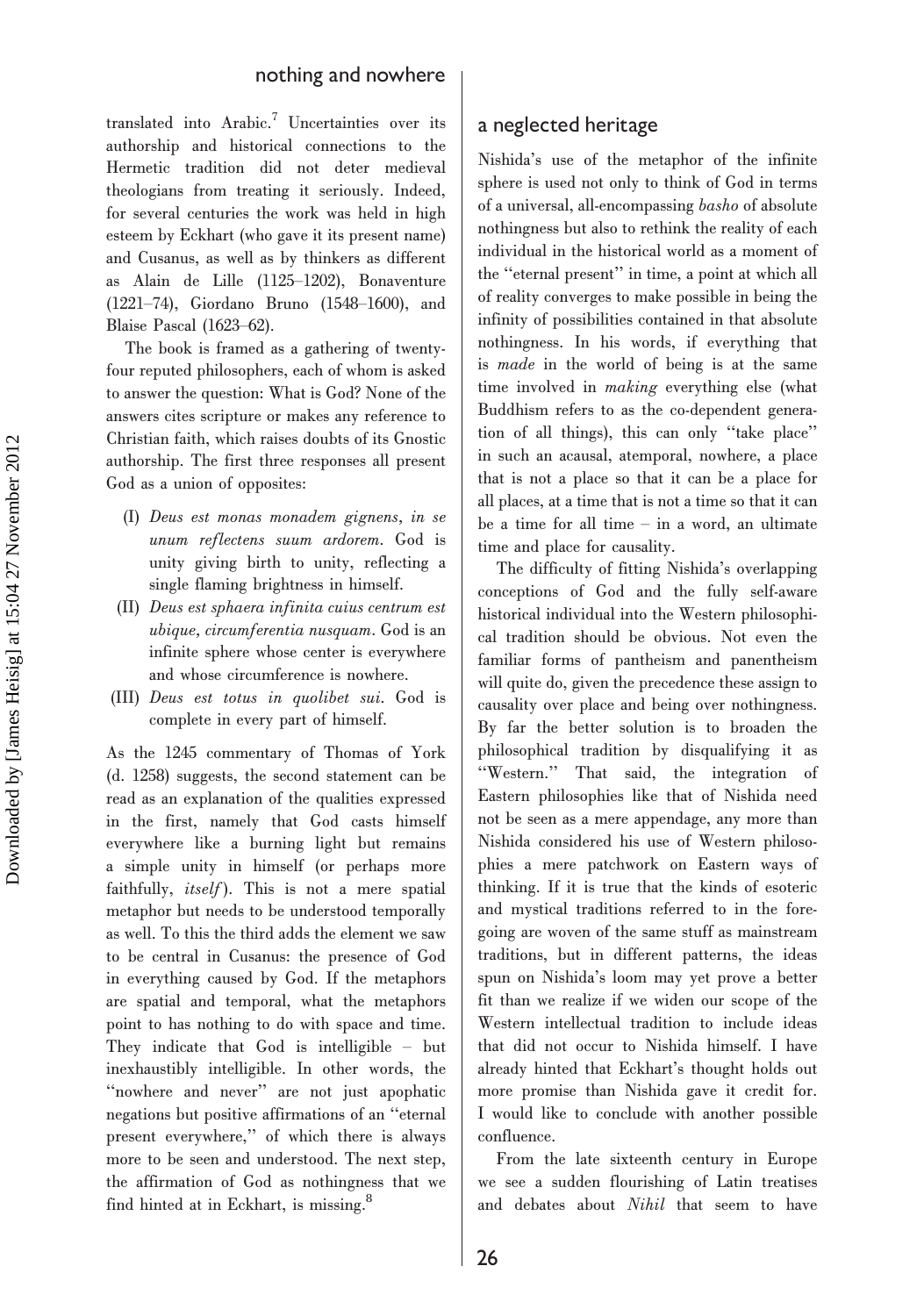completely slipped the attention of philosophers of Eastern nothingness.9 Earlier discussions on Nemo (including the legends of Santo Nemo that date to the thirteenth century) were mostly humorous in tone and bear little resemblance to serious ideas of ''no one.'' Typical of these are the Lusus de nemine of Théodore Marcile (1597) and the Nemo of Gaspard Dornau (1619), both of which play on Latin grammar to treat negations as affirmations and turn the pronominal ''No one'' or ''Nobody'' into a playful companion to the medieval Everyman, like a ''tune played by the picture of Nobody'' (Shakespeare, The Tempest  $3.2$ ):<sup>10</sup>

Who can do things that Nobody can do? [...] Nobody can breathe in and out at the same time. Nobody can serve two masters [...] Nobody gives birth to themselves or knows everything [...] Nobody can do everything Jove can do, which is why Nobody is content with his fate. (Ossola 4, 6, 8)

Nobody has long been as eloquent as Cicero. Nobody is more gifted than Plato [...] Nobody is not afraid of sickness or the thousands of moral perils [...] Your glory will live on, Oh Nobody, as long as there are trees on the earth, stars in the heavens, and waters in the Nile. (Ibid. 13, 18)

With the exception of the symbolic captain of the Nautilus in Jules Verne's 1860 novel, Nemo was not taken seriously the way Nihil was. Although much of the same punning is carried over, Nothing becomes a serious metaphysical concept. It was a kind of lodestone dipped into ancient texts to pull out references to negational and apophatic logic that could then be fixed to philosophical affirmations about the ultimate nature of reality. Granted, the arguments are by and large tethered to standard metaphysics; they present an increasingly serious attempt to depose ''being'' and ''essence'' from their ontological thrones in language that would have been immediately intelligible to someone like Nishida. In fact, most of them can stand, just as they are and without qualification, as representative of Eastern philosophical discourse. A cursory review suggests three kinds of approaches to Nothing. I shall let the texts speak for themselves

#### heisig

here rather than attempt to bring their implications into fuller relief.

First, and most obvious, Nothing is seen as beyond the reach of ordinary language and reason. It is spoken of in much the same terms reserved for God in apophatic tradition. For example:

If of Nothing I should speak, there is nothing of value I can say of Nothing and nothing of value for you to hear [...] But I will talk of Nothing and of Nothing will have precisely nothing of value to say or nothing of value to beg for your attention. One cannot discourse on Nothing with the security of concepts but rather with words and concepts worth nothing.  $(G.$  Castiglione 1632, Ossola 79 $)^{11}$ 

Second, and in spite of the superiority of Nothing to reason, knowledge of Nothing is considered necessary to explain reality:

For me, this is the sense in which Socrates meant the words, Hic unum scio quod nihil scio. <sup>12</sup> I cannot believe he was so fond of ignorance that he decreed it for the rest of the world, or so inattentive to the honors bestowed on him by the Gods who declared him most wise that he would make such a wicked and boldface lie of it. The words of Socrates have no other sense, as far as I know, than to add his voice to praise for the grandeur of Nothing. (M. Dall'Angelo 1534, ibid. 122)

Now if I show that the mind of the humble person is the most illuminated and wise of all minds, and that the Nothingness of man is the most profound and difficult thing there is to understand, would I not have proved by this uncommon truth the falsehood of that maxim now widely celebrated among the philosophical schools as infallible, that no knowledge comes from Nothing? (E. Tesauro 1592, ibid. 208)

Third, Nothing is positioned between being and nonbeing as a third reality and sometimes as a ground for the two. At times, in line with conventional theology, Nothing is not identified with God, even if it is presented as co-eternal:

Nature produces nothing from nothing, reduces nothing to nothing [...] God made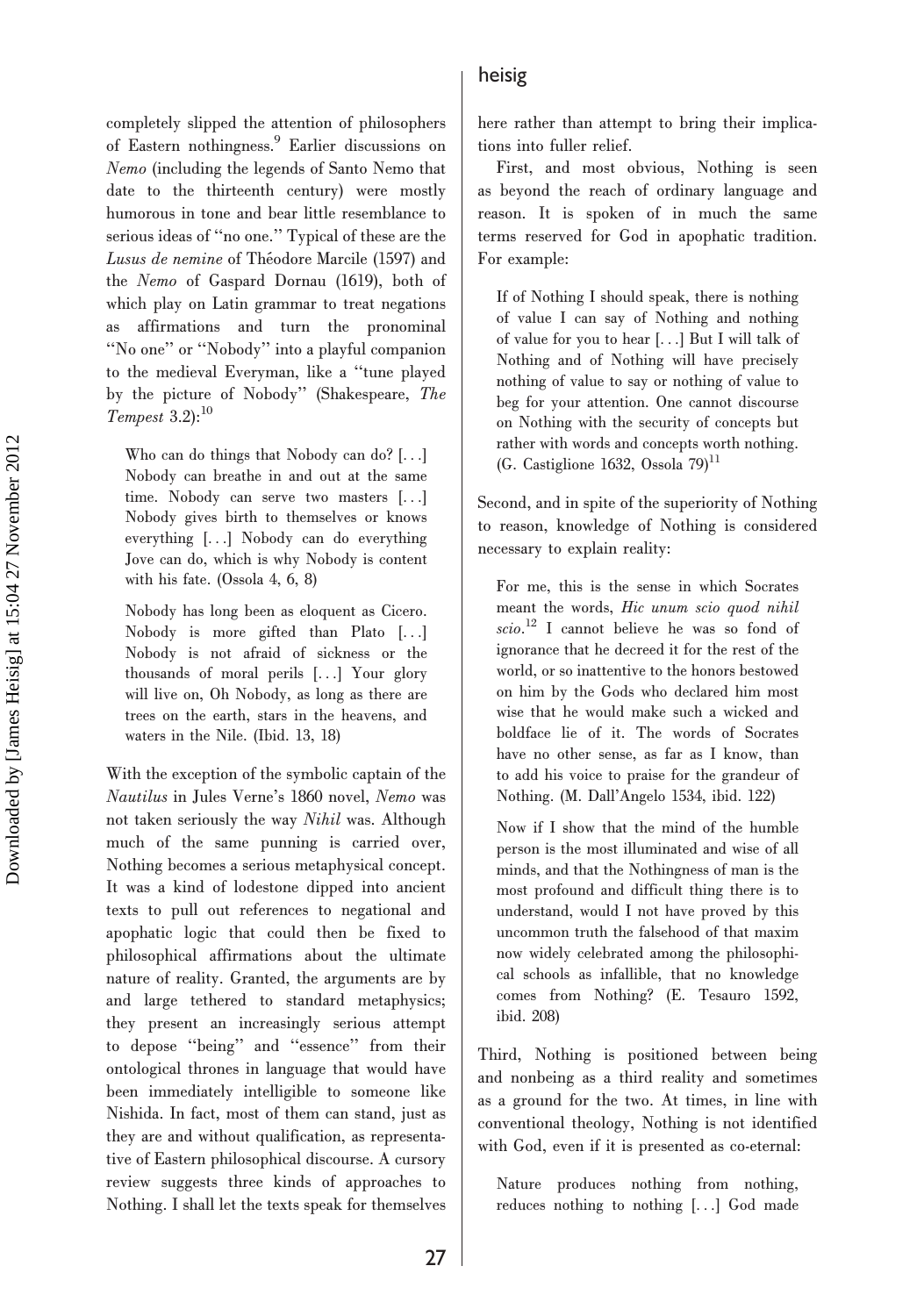everything from nothing, something nature is incapable of; and everything can just as suddenly be reduced to nothing. Nothing new is born and grows; Nothing never perishes [...] Nothing is nothing, *is* not, is a nonentity, has never been nor will ever be; nor is it possible for it ever to be. Nothing became the locus for everything; each thing is located in that place from the first [...] Entities repel entities; they distance themselves from every other entity. But Nothing is a nonentity and is not displaced by any entity. At the same time, it is instantiated in everything and blended into everything. It penetrates and underlies all entities [...] This nothing is the weight of the world for the one who has taken everything on himself as if drawing it into a single point or tiny atom – God, the infinite sphere whose circumference is nowhere, as if the middle whose centers are everywhere. He repels every Nothing and negates every void [...] Without God, no Nothing. (M. Frigillanus 1561, ibid. 24–28)

Another text repudiates Parmenides' claim that ''Nothing cannot be known'':

Aside from God, there is nothing more noble and more perfect than Nothing [...] If you were to consult the temple oracle, he would confess as much to you and proclaim it older than himself [...] Thus, comparing the antiquity of Nothing with time is to make it a white-haired dotard. I would compare it rather with eternity but I am reminded that eternity cannot be separated from the Eternal. And if it could not be the Eternal, it would still be Nothingness, so that in a certain sense Nothing is more necessary than the Eternal. (L. Manzini 1634, ibid. 97)

At other times, Nothing is made to transcend God:

Nothing, Nothing is more efficacious than divine Wisdom, nobler than celestial virtue, more glorious and desirable than eternal bliss [...] When the King of Kings and God of Gods decided to create the universality of the whole world, who took part in this decision? [...] To whom did the most wise Author and Creator appeal when he wanted to create this universe? To Nothing. And not without reason [...] Not to detain myself any longer, it has to be realized that Nothing is older than the eternal God. For Nothing was created before God. From this the antiquity of Nothing is obvious. Let us therefore approach the multiple powers of Nothing [...] Oh power of Nothing superior to faith! [...] Nothing (let it be said out of reverence for piety) holds free dominion over the supreme Authority of the Gods. Nothing installs fear in it [...] Thus Nothing is more powerful than God. For this reason Nothing takes precedence over God and all divine prerogatives. (A. Porti 1609, ibid. 61–65)

Now God can annihilate the world with the same facility with which he called forth Being from Nothing [...] But could he remove Nothing altogether? It would be a horrible blasphemy to say so [...] For if Nothing were absent and insofar as it is lacking, it would no longer be possible for the power of God to produce new creatures. Lacking Nothing, neither would there be divine omnipotence. (G. Castiglione 1632, ibid. 85)

Finally, there are texts in which God and Nothingness are close to being identified, as in the following:

The word Nothingness cannot properly be spoken, nor can anything be predicated of it, at least in the Latin languages. The copulative "is" in the statement "Nothing is Nothing" is forbidden since it would indicate in a strict sense something that is in nature or at least is in the mind [...]

Still, the following statement holds true: ''Nothing is nowhere, not in nature, not in the mind, not in the sensible or the intelligible world, not in God, not outside of God.''

Nonetheless, of the two propositions, ''Everything is full of Being'' and ''Everything is full of Nothing,''<sup>13</sup> the latter (taken from the mystical theology of the divine Dionysius) remains truer and more profound from the moment that God, who crowns all, is said to be defined *through negation*, that is, that God is Nothing. (G. Gaufrido 1634, ibid. 151)

If this way of thinking fell to one side in Western philosophy and theology before it could be further developed, leaving behind little more than the occasional trace in the literary, esoteric,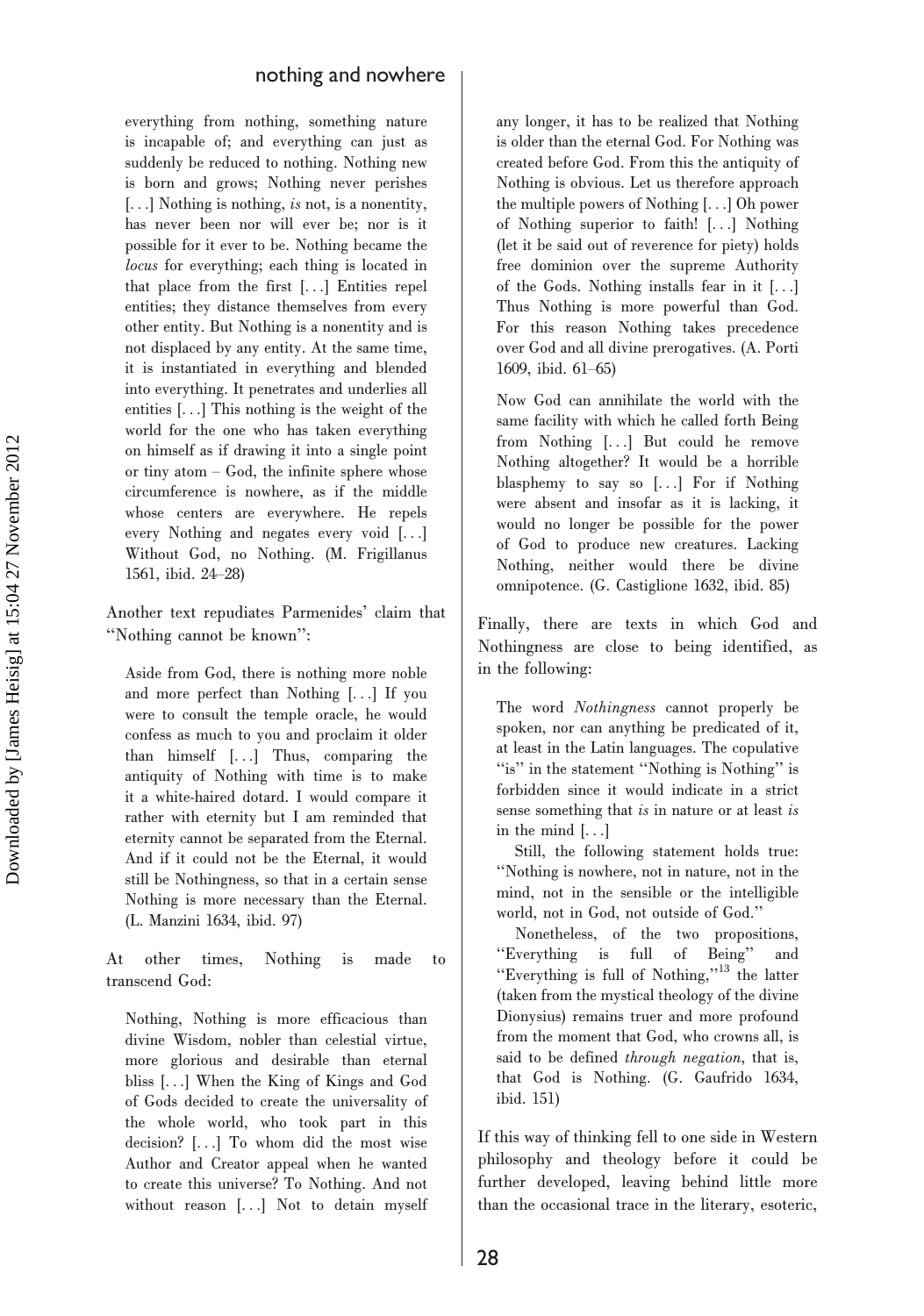and mystical traditions, it has a long and honorable history in the thinking of the East. To be sure, the contexts are wildly different and the overlap of key terms will often not hold up under scrutiny. Perhaps the entirety of the coincidence will turn out, on closer examination, to be little more than an academic curiosity. Then again, it might offer a bridge between worldviews oriented towards being and a logic of causation and those oriented towards nothingness and a logic of location. In either case,

it is getting more and more difficult to dismiss philosophies of the East as foreign countries uninhabitable by Western minds.



#### notes

1 A careful reading of Dionysius' original writings will show that most of the references to "nothing," "absolute being," and "being beyond being" end up being careless translations of terms that could never be translated back into the Greek originals for those terms.

2 For additional textual references, see Heisig, ''Nishida's.''

3 I have adjusted Peter Erb's original translations throughout.

4 For one of the most exciting ventures in this direction, see Keel.

5 Nishida's interpretation is clearly confirmed in Cusanus's 1444 dialogue between a Christian and a Gentile, where the affirmation that God is Urgrund of being and non-being alike is immediately negated in favor of the contradiction (Cusanus  $16 - 19$ ).

6 The most striking example of this is Dilworth's rather liberal translation of the final essay, which introduces the name of Cusanus at each point (Nishida, Last Writings 53, 76, 89, 95), misrepresenting Nishida's own reference to it as ''medieval.''

7 For a treatment of the images of the circle in literature ranging from the Renaissance to the twentieth century, see Poulet.

8 I have provided further details on Nishida's use of the metaphor and its connection to the Liber XXIV philosophorum in Heisig, "Response."

#### heisig

9 The texts and historical references here are drawn from the immensely suggestive collection of Carlo Ossola published in 1997. I have omitted treatment of "no one" here, although clearly it needs to be brought in to examine parallels to the Buddhist notions of "no-self" that figure so strongly in Kyoto School philosophy.

10 This kind of play on words is impossible in Chinese and Japanese, which have no words for ''no one.'' Nor do they have a word for "nowhere." From what I know of the history of the glyph pronounced mu in Japanese and wu in Chinese and generally rendered in English as ''nothing'' or ''nothingness,'' a cause could be made that this term covers the affirmative sense of negation for ''no one'' and ''nowhere'' as well.

11 From here on the quotes originate from Ossola, with the original author and date of publication indicated in parentheses.

12 ''I know only that I know nothing.'' This is a Latin aphorism based on Plato's Apology 21d, where the pun does not work.

13 Not too much should be made of this one sentence. Elsewhere the same text likens "being" in God to the heat of the sun: just as the sun is not "hot" in a formal sense but only in an eminent sense, so God is not formally but can be referred to as Being in an eminent sense. In this sense God is presented as a ''middle term'' between Nothing and Being (Ossola 157).

#### bibliography

Boehme, Jacob. Aurora. London: Streater, 1656. Print.

Boehme, Jacob. Forty Questions of the Soul. London: Streater, 1647. Print.

Boehme, Jacob. The Way of Christ. Trans. Peter Erb. Classics of Western Spirituality. Vol. 3. New York: Paulist, 1978. Print.

Cusanus (Nikolaus von Kues). Der verborgene Gott: Ein Gespräch zwischen einem Heiden und einem Christen. Trans. Fritz Stippel. Freiburg: Wewel, 1956. Print.

Eckhart, Meister. Meister Eckhart I, II. Ed. Franz Pfeiffer. Leipzig: Allen, 1962. Print.